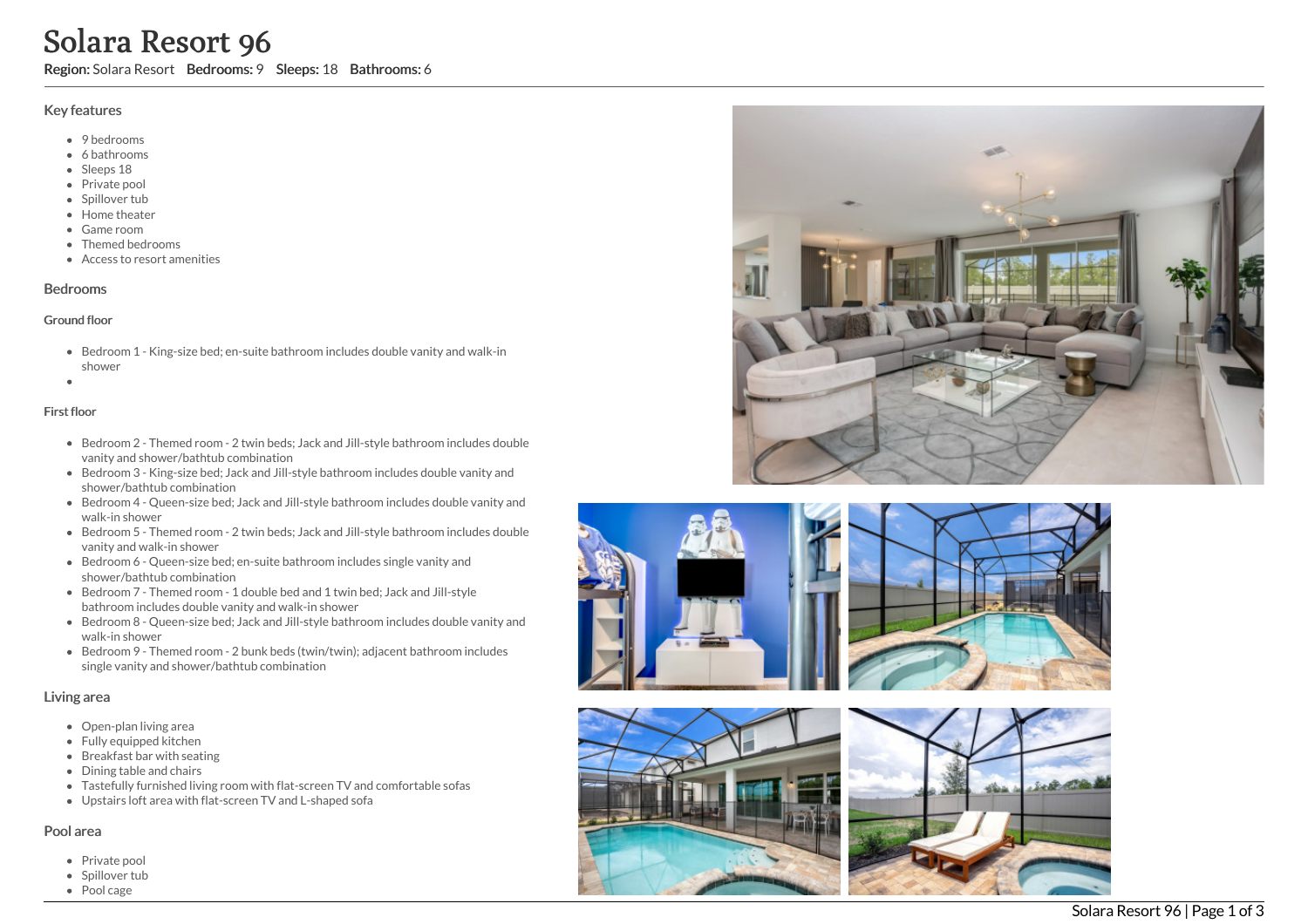- Pool safety fence
- Sunloungers
- Alfresco dining area
- Covered lanai with lounge seating

#### Home entertainment

- Flat-screen TVs in living areas
- Game room with pool table, foosball, flat-screen TV and lounge seating

### General

- Air conditioning throughout
- Complimentary wifi
- Bedding and towels included
- Private parking

# Laundry room

- Washer and dryer
- Iron and ironing board

# Children's equipment available for hire

- $\bullet$  Crib
- Stroller
- High chair
- Pack and play

# Resort facilities

Located just 8 miles from Disney, Solara Resort is a brand new, exclusive resort offering guests a wide range of luxury amenities for an unforgettable holiday experience. Whether you choose to relax and unwind poolside in your own private cabana, enjoy a drink at the Tiki Bar or take a break at the Gelato cafe - Solara is the perfect place for relaxing under the Florida sun. At the centre of the resort you will find the Clubhouse, which features an extensive water complex with activities to suit the whole family. Kids can enjoy the splash pad and water slide but for the more adventurous, there is the FlowRider wave simulator with an expert team on site to teach you how to surf! Solara also benefits from a range of sporting facilities including a fitness center, sports courts, walking trails and a soccer field. When it $\tilde{A}$  $\tilde{a}$ , $\tilde{a}$ , $\tilde{a}$ , $\tilde{a}$  finally time for a break, guests can relax in the top quality restaurants, cafes and bars available to everyone.

# Places of interest

- Airport 31 miles
- Disney World 8 miles
- Seaworld 18 miles
- Universal Studios 23 miles
- Legoland 30 miles
- Beaches (Cocoa Beach) 79 miles